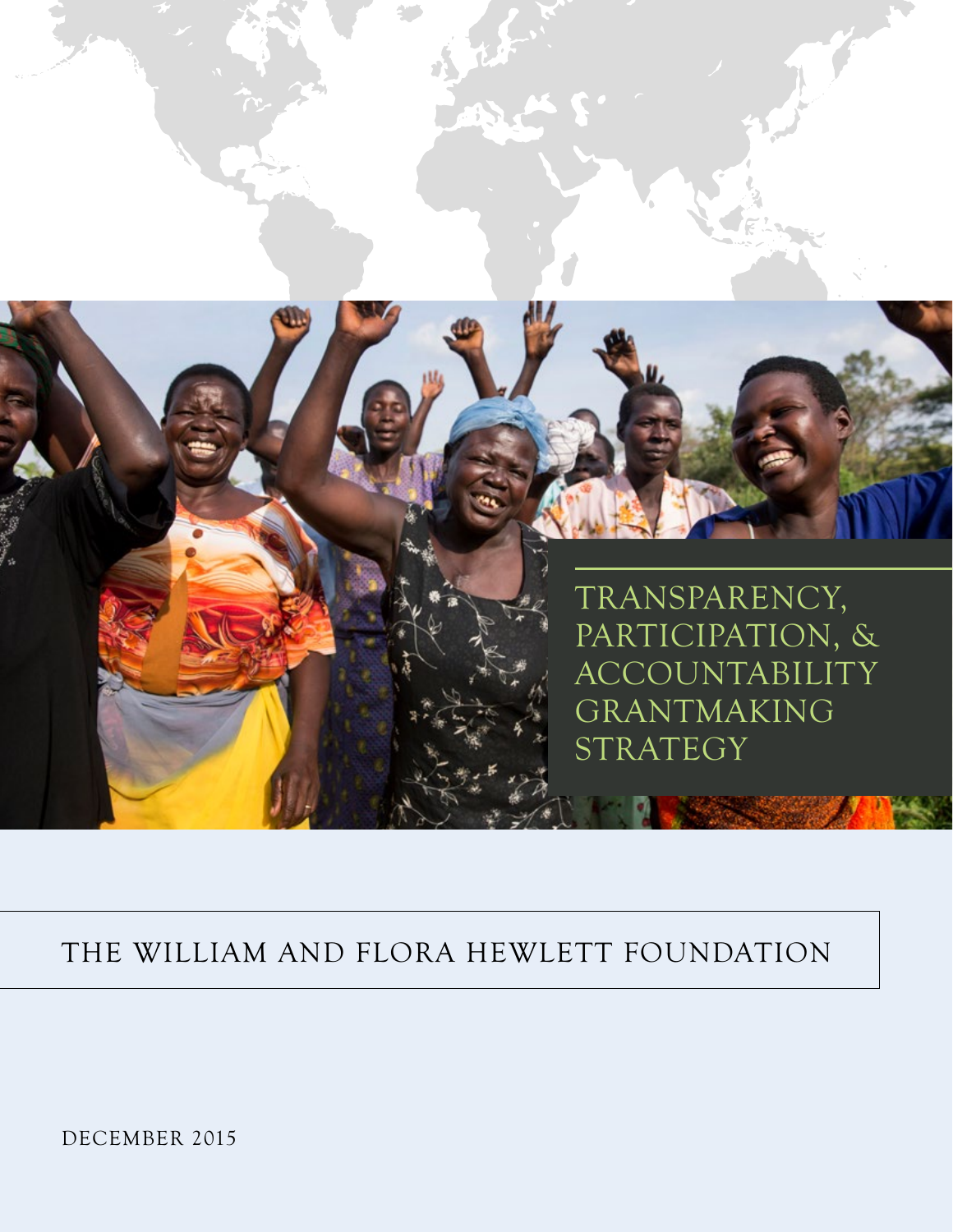# **TRANSPARENCY, PARTICIPATION, & ACCOUNTABILITY GRANTMAKING STRATEGY**

### DECEMBER 2015

*The William and Flora Hewlett Foundation helps people build measurably better lives, concentrating its resources on activities in education, the environment, global development and population, performing arts, and philanthropy, as well as grants to support disadvantaged communities in the San Francisco Bay Area.* 

*The Hewlett Foundation's Global Development and Population Program works along two dimensions, each with broad benefits for individuals and the societies in which they live. The first of these emphasizes the role of women—a straightforward acknowledgment that addressing gender disparities and reproductive health problems plays a central role in combating poverty around the world. The second promotes transparency, participation and accountability in government and civic affairs, and the use of the best available evidence in policymaking.*

### *On the web: www.hewlett.org*

These materials were prepared as part of the Hewlett Foundation's internal planning process and do not represent actions to be taken by Hewlett Foundation staff or by grantee staff at the Foundation's direction. In particular, although some of the progress indicators, targets, or metrics may reflect the passage of legislation (based on inputs from grantees and experts in the field), the Hewlett Foundation does not lobby or earmark its funds for prohibited lobbying activities, as defined in the federal tax laws. The Foundation's funding for policy work is limited to permissible forms of support only, such as general operating support grants that grantees can allocate at their discretion and project support grants for nonlobbying activities (e.g., public education and nonpartisan research).

*(Cover Image)* **AYALA, UGANDA: Women from the self-help group Alita Kole, taking care of their crops that they own together as a group. photo by** : *Jonathan Torgovnik, Reportage by Getty Images.*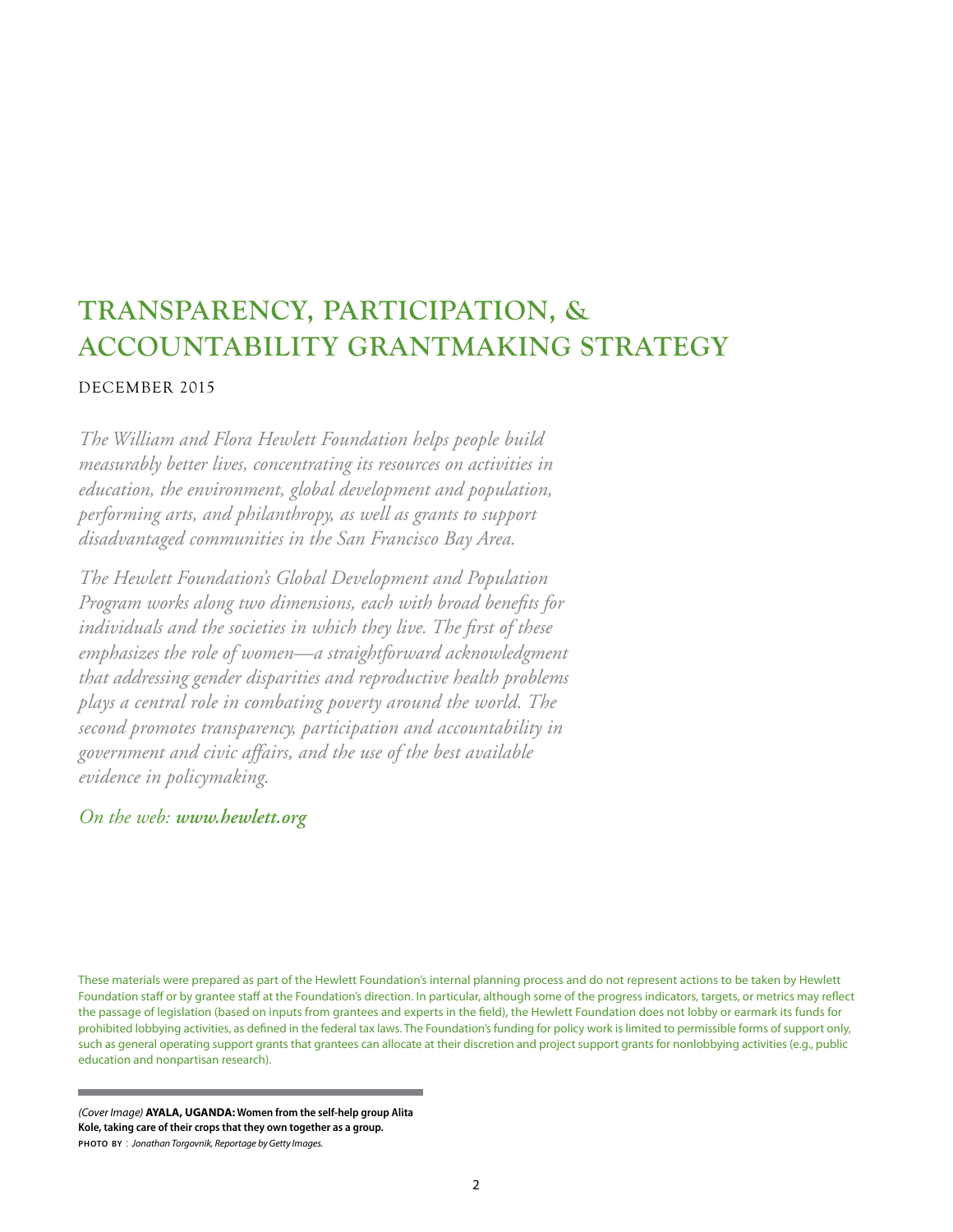# BETTER PUBLIC SERVICES *by* CONNECTING CITIZENS *to their* GOVERNMENTS

**I.**

In too many places, the quality of health care, education, sanitation, and other government services is poor, especially for the people who need them most. The world has made remarkable progress in reducing extreme poverty, improving health, and educating many more children, yet low- and middle-income countries continue to face problems of limited access to social services, and poor quality. Some of these deficits are due to resource shortages or limited public sector capacity. But the most egregious problems have less to do with the amount of money invested than with weak mechanisms for accountability, beyond the very limited opportunity every few years to vote politicians in and out of power. The result? Money goes missing, teachers and healthcare workers are absent, services do not improve, and neither do health and education outcomes. For example, recent surveys have found that despite high levels of school enrollment, only one out of ten Ugandan children in third grade can read at the most basic second grade level, and fewer than one in five public school teachers show mastery of their own curriculum.

# *Economies are growing and budgets for social services increasing with them, yet governments all-too-often fail to address the needs of their citizens, especially the poorest ones.*

International development efforts abound with a focus on increasing resources and strengthening the capacity of government agencies. Neither of these is a primary task of civil society. A complementary solution that does fall within the sphere of civil society is increasing the ability of citizens to understand what government does and to have a role in holding governments accountable at all levels. This need not always be adversarial. In some cases, citizens can be brought together to work collaboratively with public agencies to identify and address shortcomings in service delivery shortcomings.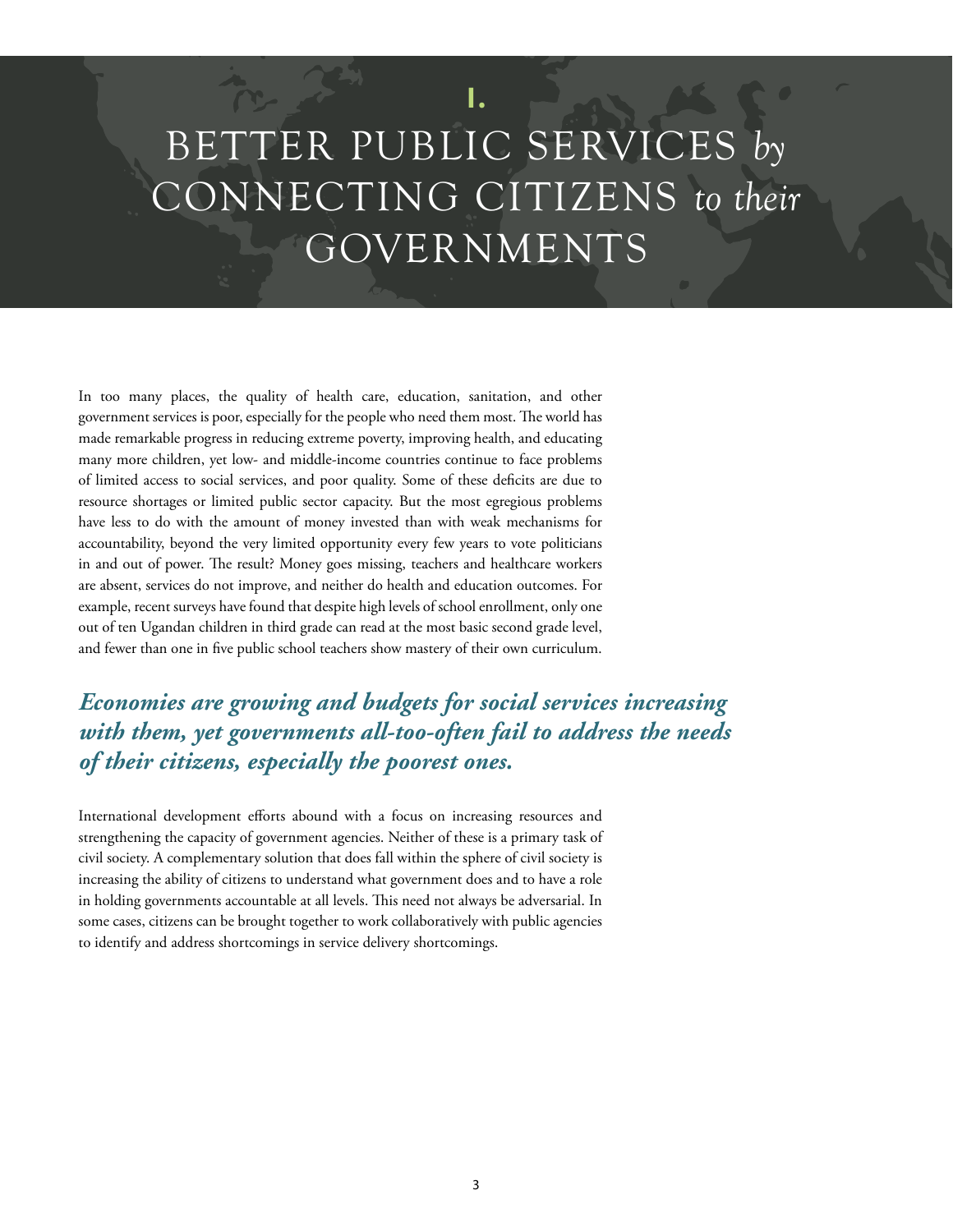Strengthening the ability of citizens to hold governments accountable is a tall order. Citizens typically have few avenues to communicate directly and effectively with government representatives. Government authorities and citizens respond to different incentives and operate on different timelines, and even basic information about the funds available for service delivery and the quality of services is often difficult to obtain and understand. When information is available, citizens and civil society organizations may not know how to use it as the basis for effective engagement with public sector decision makers.

In recent years, in part through the contributions of Hewlett Foundation grantees, some of the building blocks of accountability have been put into place. At the international level, many national governments have come together with civil society organizations to articulate expectations about what information public officials should share with citizens. Increasingly, the norms regarding transparency are being complemented by expectations about citizen participation and engagement. At the regional level, organizations exert pressure on member states to adhere to collectively agreed upon standards and practices. At the national level, formal institutions such as legislatures, auditing bodies, and other official accountability mechanisms are charged to uphold the government's "contract" with its citizens on these issues.

These commitments and oversight systems are necessary but insufficient. They presume that channels exist for affected citizens to act collectively and express informed views effectively. But these channels are often absent or under-developed and few countries have civil society organizations that are working together well enough to complement and counterbalance the state.

We therefore are modifying our transparency and accountability strategy going forward by adding a greater focus on participation, namely by using our grants and influence to increase the motivation and ability of citizens to work together and use information to hold governments accountable for the delivery of quality public services.

*Citizens typically have few avenues to communicate directly and effectively with government representatives.*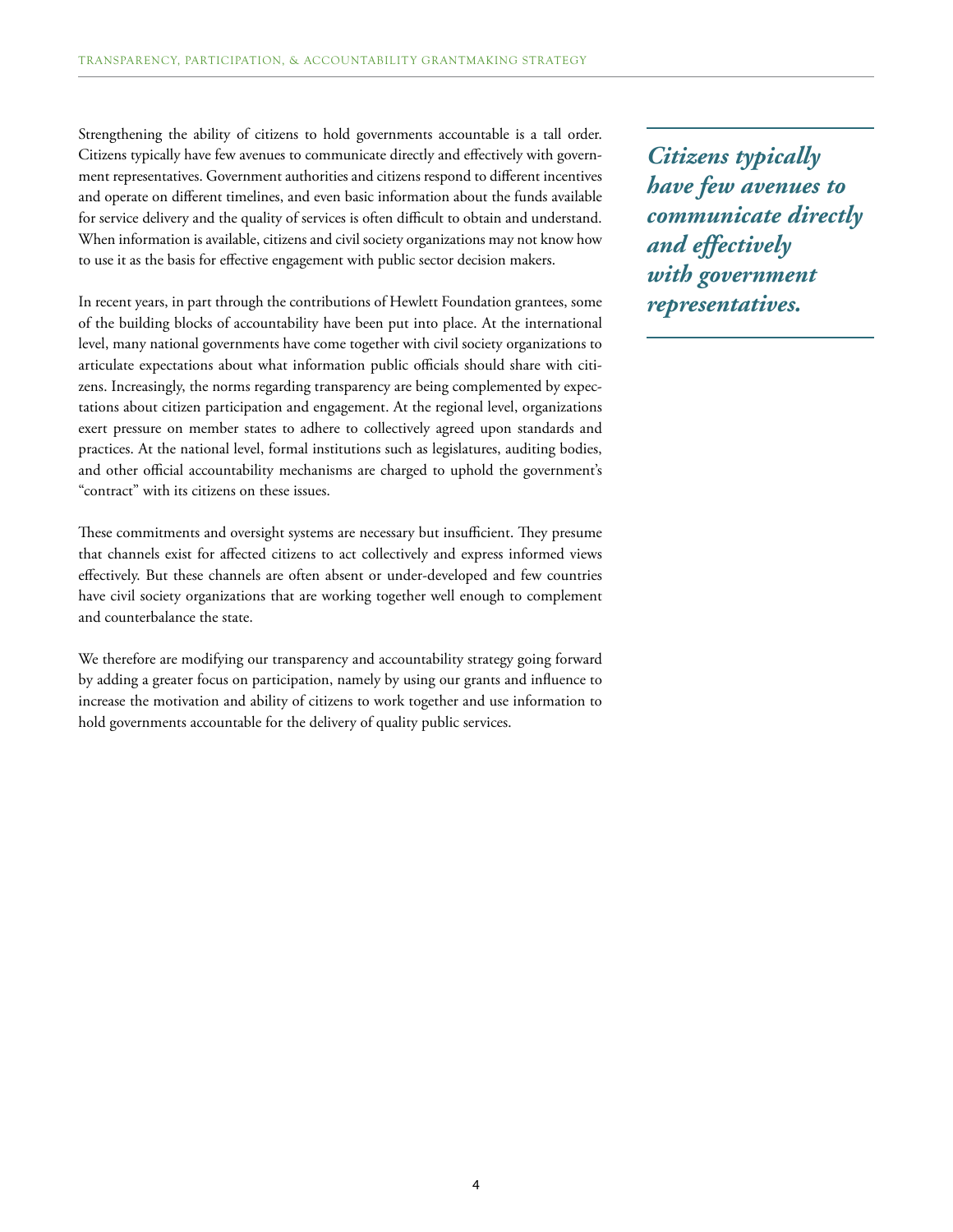# **II.** OUR STRATEGY

# **A. What We've Learned About Advancing Accountability and What's Next.**

The Hewlett Foundation and its grantees have played a pivotal role in supporting the formation of the field of transparency and accountability, which has been a central theme of the foundation's work since the Global Development Program first launched. Most of our work, like that of others in the field, has focused on transparency—on getting governments to make information available. And our partners have made impressive gains at both the national and international levels in increasing access to information for citizens. Examples of progress include the Open Government Partnership, as well as the work on open budgets and transparency of information about aid flows and revenues from extractive industries.

# *Unfortunately, most in the field would agree that the promise of work on transparency has not yet been realized in significant improvements in service delivery.*

Some tactical approaches—such as school report cards, social audits, and mobile phone apps to report bribes and broken pipes—have yielded small-scale success, but few have made a difference at a national or larger scale. Like it or not, access to better information has not translated into citizen action, much less true government accountability.

We and others active in the field are therefore placing greater attention on a challenging frontier: finding ways to increase the ability of citizens to engage meaningfully with government. This is reflected in the name of our strategy, which has become "transparency, participation, and accountability," or TPA.

We expect to work in two broad areas, which are represented in Our New Approach.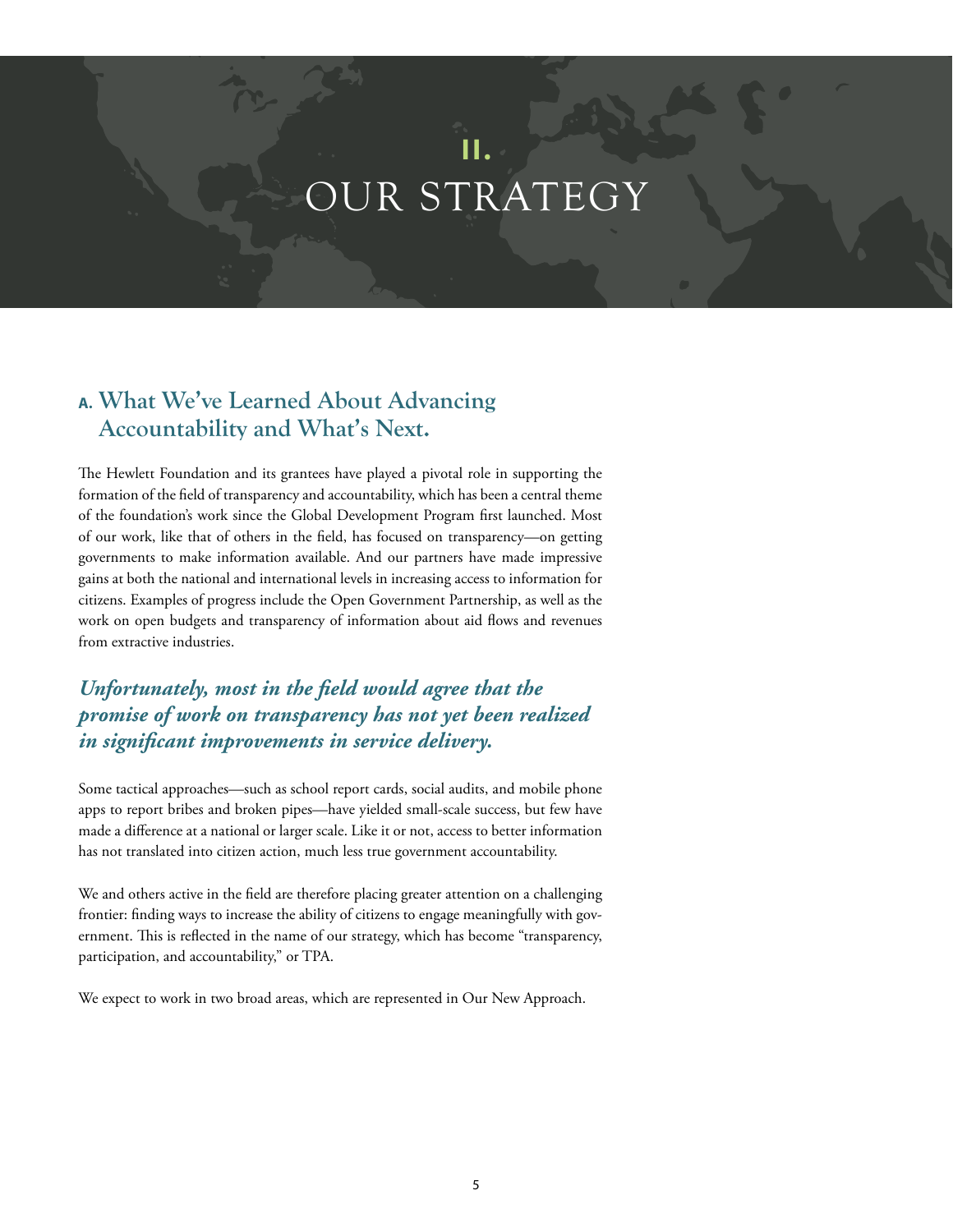# **OUR NEW APPROACH.**

*Through our Transparency, Participation, and Accountability grantmaking we strive to support organizations that inform and empower citizens to engage with governments to improve public services.*



## **ACTIVITIES**

### **INTERMEDIATE OUTCOME**

**Transparency, participation, and accountability approaches increase government responsiveness so that public services better meet the needs of citizens.**

## **U LT I M AT E O U TCO M E**

**Citizens receive high-quality public services leading to better outcomes.**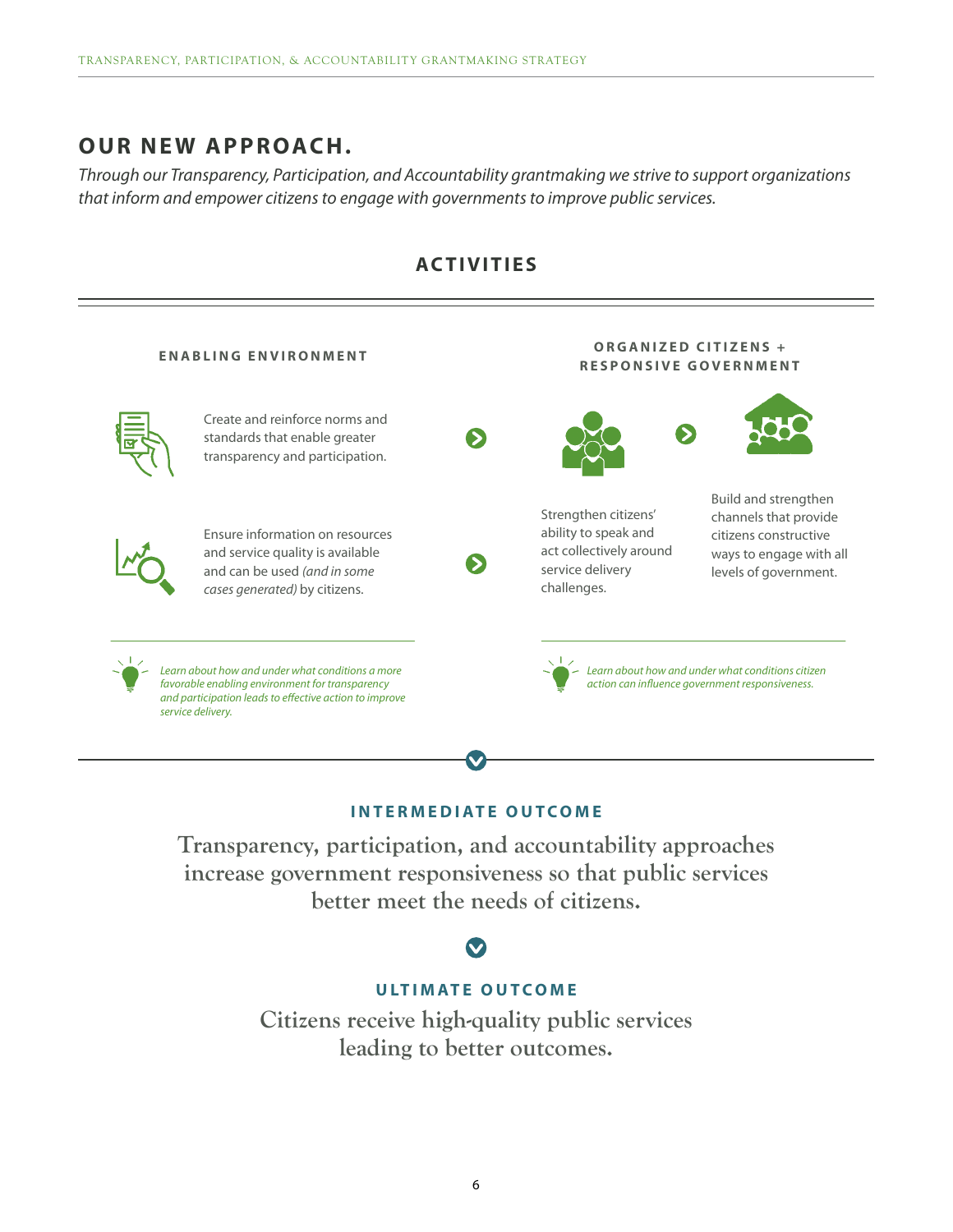First, we will continue to support work on transparency, albeit with a smaller portion of our grants budget. This work remains essential if we are to establish a favorable **enabling environment**. It includes continuing to (1) advance global and regional norms, (2) strengthen mechanisms for nation-to-nation peer pressure, and (3) support action at the national level.

Second, we will increase efforts to foster **better organized and more effective citizen groups**, capable of engendering more responsive governments. We will invest in strengthening the capacity of citizens to press for better public services. This includes supporting promising efforts by international, regional, and national civil society groups to find creative ways for citizens to communicate with public officials. We expect these initiatives to span a range of approaches, from tried-and-true to experimental. Given the importance we place on field-building, we will invest in significant ways in learning from these experiences and sharing new knowledge with the broader community of funders, practitioners and researchers.

## **B. Areas for Grantmaking.**

Our revised TPA strategy deepens, extends, and reorients our past investments without departing from our core path. To provide a clearer picture, we describe five areas for grantmaking under our new approach. These should be understood as rough guidelines more than independent categories, as they often overlap, with many of our current and potential grantees working within several of them simultaneously.

- **1. CREATE AND REINFORCE NORMS AND STANDARDS THAT ENABLE GREATER TRANSPARENCY AND PARTICIPATION.**
- **2. ENSURE THAT INFORMATION ABOUT RESOURCES AND SERVICE QUALITY IS COLLECTED AND CAN BE USED** *(and in some cases generated)* **BY CITIZENS.**
- **3. STRENGTHEN CITIZENS' ABILITY TO SPEAK AND ACT COLLECTIVELY AROUND SERVICE DELIVERY CHALLENGES.**
- **4. BUILD AND STRENGTHEN CHANNELS THAT PROVIDE CITIZENS CON-STRUC TIVE WAYS TO ENGAGE WITH ALL LEVELS OF GOVERNMENT.**
- **5. ENHANCE THE HEWLET T FOUNDATION'S IMPACT THROUGH ACTIVE COLLABORATION ACROSS PORTFOLIOS.**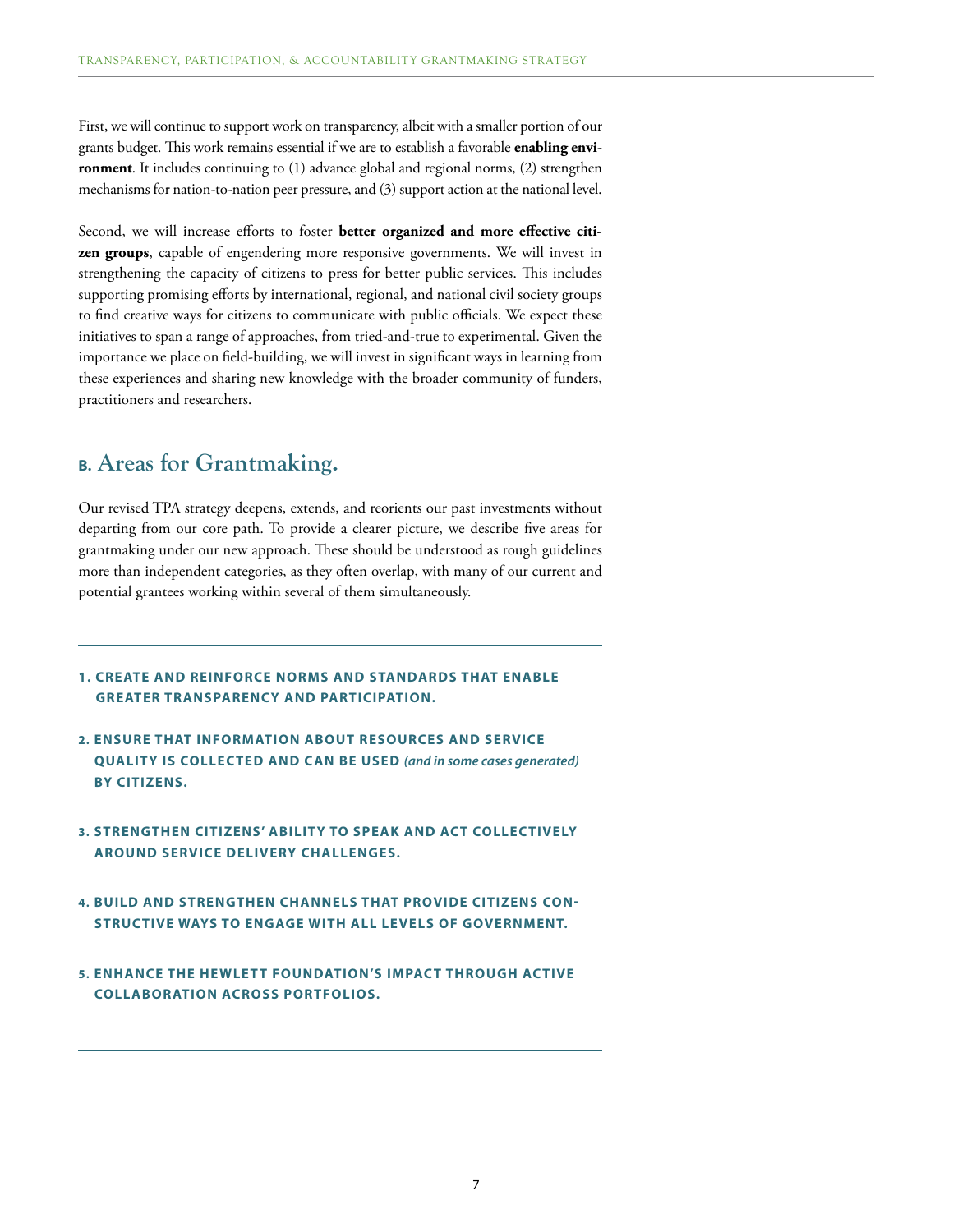### **1. CREATE AND REINFORCE NORMS AND STANDARDS THAT ENABLE GREATER TRANSPARENCY AND PARTICIPATION.**

We remain committed to the promotion of global norms—as well as related efforts at the regional level—that create the conditions for citizen participation by setting expectations about the disclosure of information about government activities, and particularly financial flows (everything from revenue generation to how public money is spent). Such norms have demonstrated their value as a means for citizens to pressure governments to be more open.

Most grants in this category involve consolidating gains already made. However, we expect to explore some new initiatives. Shifts in development and aid over the past decade, together with evidence highlighting the importance of resources beyond aid (including domestic resources), challenge the transparency community to think and act differently. For example, a surprising wave of activist pressure, bolstered by reinvigorated international political will, has opened a window of opportunity to tackle the illicit outflow of money from developing countries. And, together with peer funders, we expect to pursue opportunities to support new global norms on both tax policy and public contracting processes.

We also plan to promote partnership between organizations working at the international level and those at the regional, national, and local levels. This could take a range of forms – for example, providing fellowships for local champions of transparency and accountability to permit them to spend time within international organizations, or supporting international organizations that are establishing national chapters that can connect national and global priorities. We are also interested in supporting regional and national groups that are seeking to monitor the national implementation of global commitments.

As part of our commitment to learning, we seek to deepen our understanding of the interaction among global norms, regional efforts, and national practices. We also hope to learn about the relative effectiveness of different tactics used by civil society to foster constructive government responses.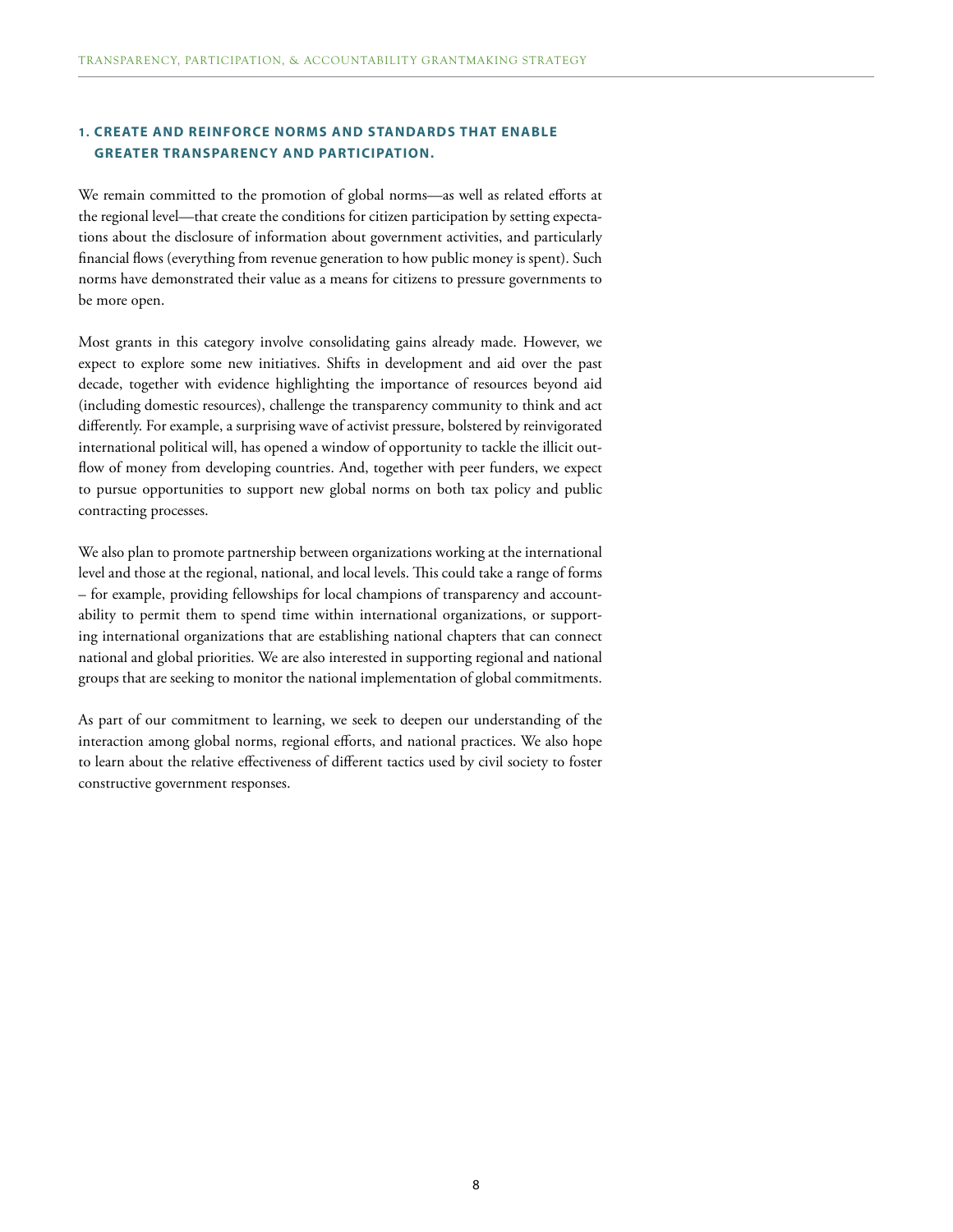### **2. ENSURE THAT INFORMATION ABOUT RESOURCES AND SERVICE QUALITY IS COLLECTED AND CAN BE USED** *(and in some cases generated)* **BY CITIZENS.**

Access to information remains a fundamental enabler of citizen participation. Open and relevant information about public monies, real-time data about people's experiences at the point of service, and information about outcomes can strengthen citizens' efforts to improve where money is spent and the quality of services it pays for. Withholding such information from citizens makes it easier for governments to ignore their demands.

Not all information is equal or equally useful. The quality and content of what government shares thus matters a great deal. To advance participation and accountability, information must be what users need and must come in a form they can digest and act on—concerns that will inform our future grants.

While we are interested in understanding how a range of types of information across multiple sectors can be made more accessible and relevant to citizens, we expect to build on two existing areas of strength. The first is around public finance, where we can extend and enhance our past support to transparency in the areas of extractive industries revenues, aid flows, and government budgeting and expenditure. The second is in the area of education outcomes, a legacy of the Quality Education in Developing Countries Initiative. To the extent resources permit, we expect to continue to support citizenled, household-based assessments of learning as a means of exploring the connections between citizen-generated information and impact at policy and service delivery levels.

Through this work, we also expect to make important contributions to knowledge in the TPA field. We expect to learn such things as how information generated from citizen-led assessments can be used to catalyze local action among parents, teachers, local officials, and other community leaders; which ways of presenting information are most likely to encourage citizen action; or what to couple with assessment information to increase the likelihood that action is taken.



**SAHRE BOCAR, SENEGAL: With support from the Quality Education in Developing Countries Initiative, Tostan's Community Empowerment Program organized and educated women's groups about their families' rights to quality health and education services and freedom from all forms of violence. With more information about their rights, women in the community organized to express their priorities and began to plan solutions with Tostan's support. photo by** : *Jonathan Torgovnik*

*Reportage by Getty Images.*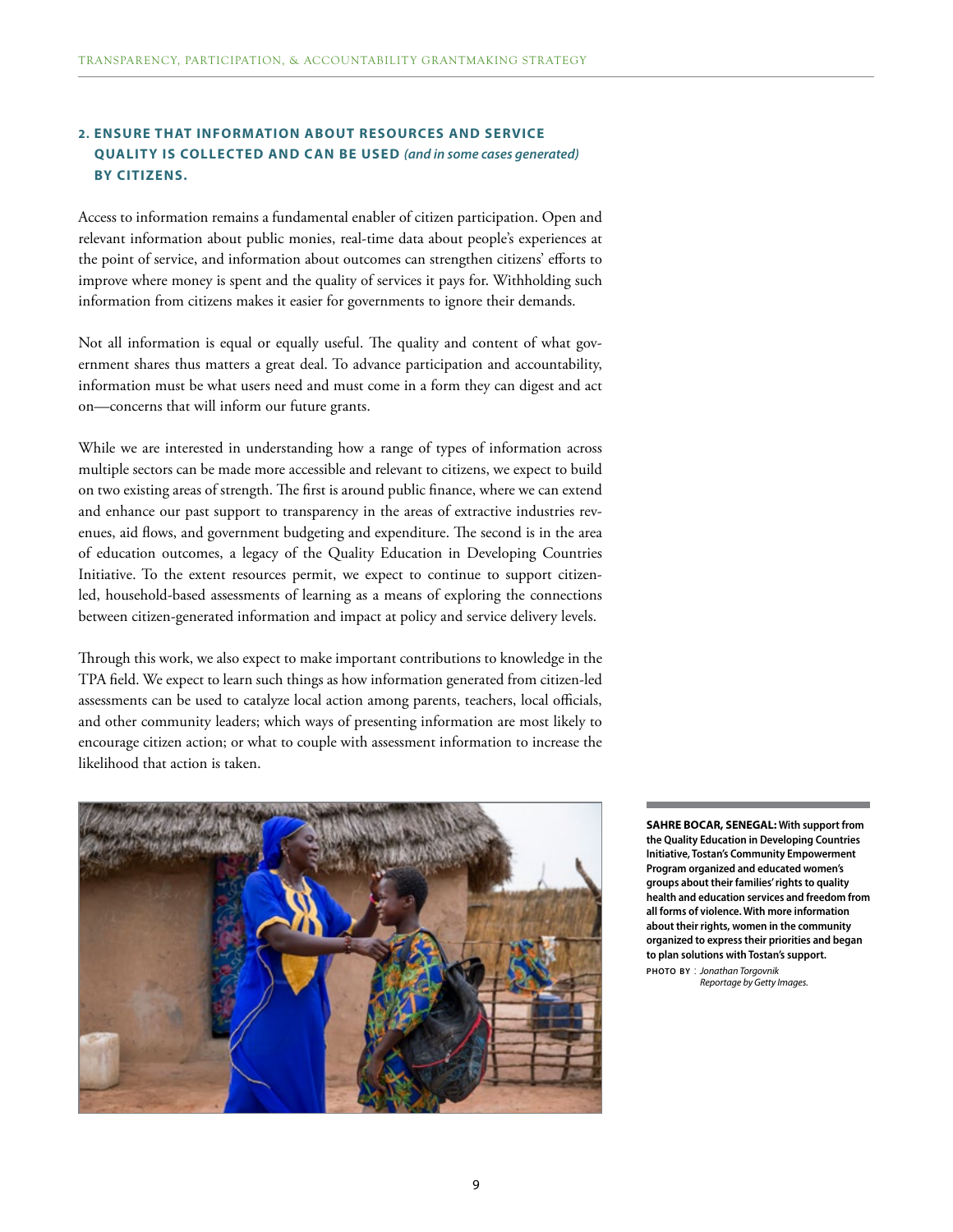### **3. STRENGTHEN CITIZENS' ABILITY TO SPEAK AND ACT COLLECTIVELY AROUND SERVICE DELIVERY CHALLENGES.**

Information may be necessary, but if experience teaches anything, it is that information alone is not enough. One of the field's core challenges is figuring out how to motivate and enable citizens to work together to demand public sector responsiveness around service delivery challenges.

In our future grantmaking, we will emphasize support to organizations strengthening their ability to define and implement strategies that permit citizens to work together – to pressure government to fulfill stated commitments around service delivery, and/or to constructively engage in joint problem-solving. Our objective is to empower, connect, and mobilize individuals and citizen groups to engage with policymakers and service providers around specific improvements to public services.

While we are unable to provide support directly to small, local citizen groups, we will look for opportunities to enable the work of regional and national organizations/coalitions that have strong connections to and legitimacy among local groups. We will pay special attention to ensuring that partnerships we foster between smaller and larger organizations are open and productive and based on mutual respect, trust, and learning.

There is a significant learning agenda for this work. We want to understand how best to support subnational groups, such as teachers' and parents' associations, youth groups, women's organizations, and school management committees; how to avoid having such groups captured by elites; and how these groups are (or are not) engaging in useful ways with national-level civil society organizations.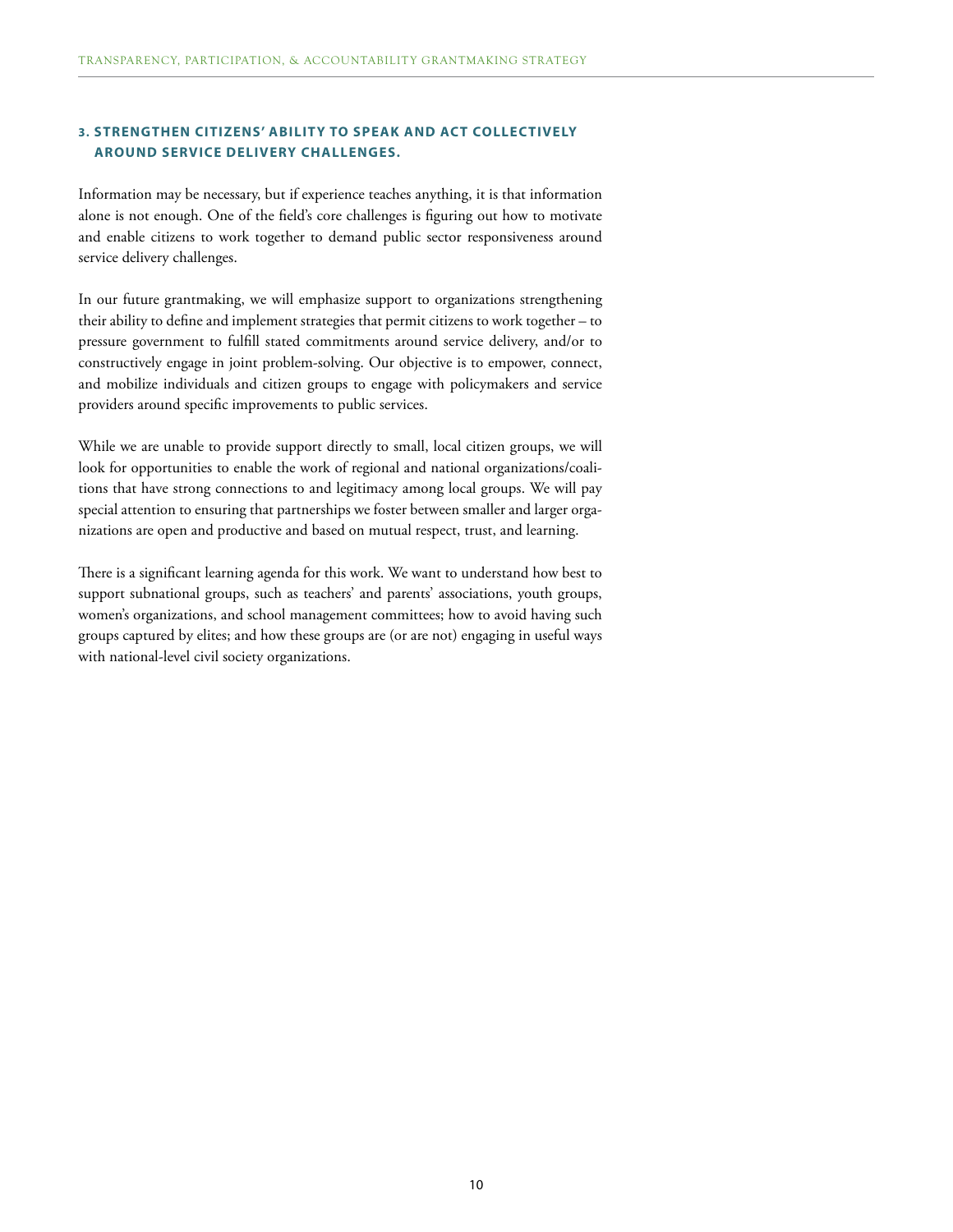### **4. BUILD AND STRENGTHEN CHANNELS THAT PROVIDE CITIZENS CON-STRUC TIVE WAYS TO ENGAGE WITH ALL LEVELS OF GOVERNMENT.**

Putting useful information in the hands of engaged citizens still may not be enough for government accountability—not if the channels for citizens to engage government representatives are weak or limited. Officials may have limited capacity, resources, and incentives to engage with citizens; specific mechanisms for citizens to seek redress or make suggestions may not exist or may exist in name only; and appropriate enforcement mechanisms may be absent, leaving officials free to ignore citizen requests or demands.

# *Citizens cannot use their voice to contribute to improved service delivery unless they have open, consultative, and responsive channels to communicate with government.*

Feedback—data that sheds light on government performance in service delivery, or on citizens' perceptions of the quality of services—must be assembled, shared, and collectively interpreted. Public sector institutions must be involved, especially those with the power to translate feedback into actual changes to improve the governance and quality of essential services.

We will support work to identify, construct, and learn how to activate and use conduits for constructive interaction and feedback between citizens and public sector institutions. This may mean supporting the creation of new platforms in addition to strengthening existing ones. Some organizations we work with will press to strengthen formal institutions, such as those responsible for requests for information or for overseeing audits. Other grantees may pursue more informal routes to constructive citizen-government engagement.

Here we want to learn how and under what conditions citizen groups and social movements can influence government responsiveness. We are also seeking to learn how to increase the effectiveness of initiatives that use information as an entry point to citizen participation (for example, must diagnosis of a deficiency in service delivery be paired

with a solution to the problem). Other questions include: Which citizen-government interfaces are most effective, and why? Do gender barriers affect citizen participation, and, if so, how can they be overcome? Finally, given the complex nature of politics, how do we know when an effort to improve accountability is worth continuing and when it is so unlikely to gain traction that we should abandon it?



**ACCRA, GHANA: Women in Informal Employment: Globalizing and Organizing (WIEGO) is a global action, research policy network comprised of more than 30 membership-based organizations. WIEGO seeks to increase the voice of the working poor by getting these membership organizations a seat at the policy table while also conducting policy-relevant research and improving official statistics to make visible the work of informal workers. Pictured here is the Informal Workers Makola Market Association in one of its meetings, led by Juliana Brown Afari.** 

**photo by** : *Jonathan Torgovnik Reportage by Getty Images.*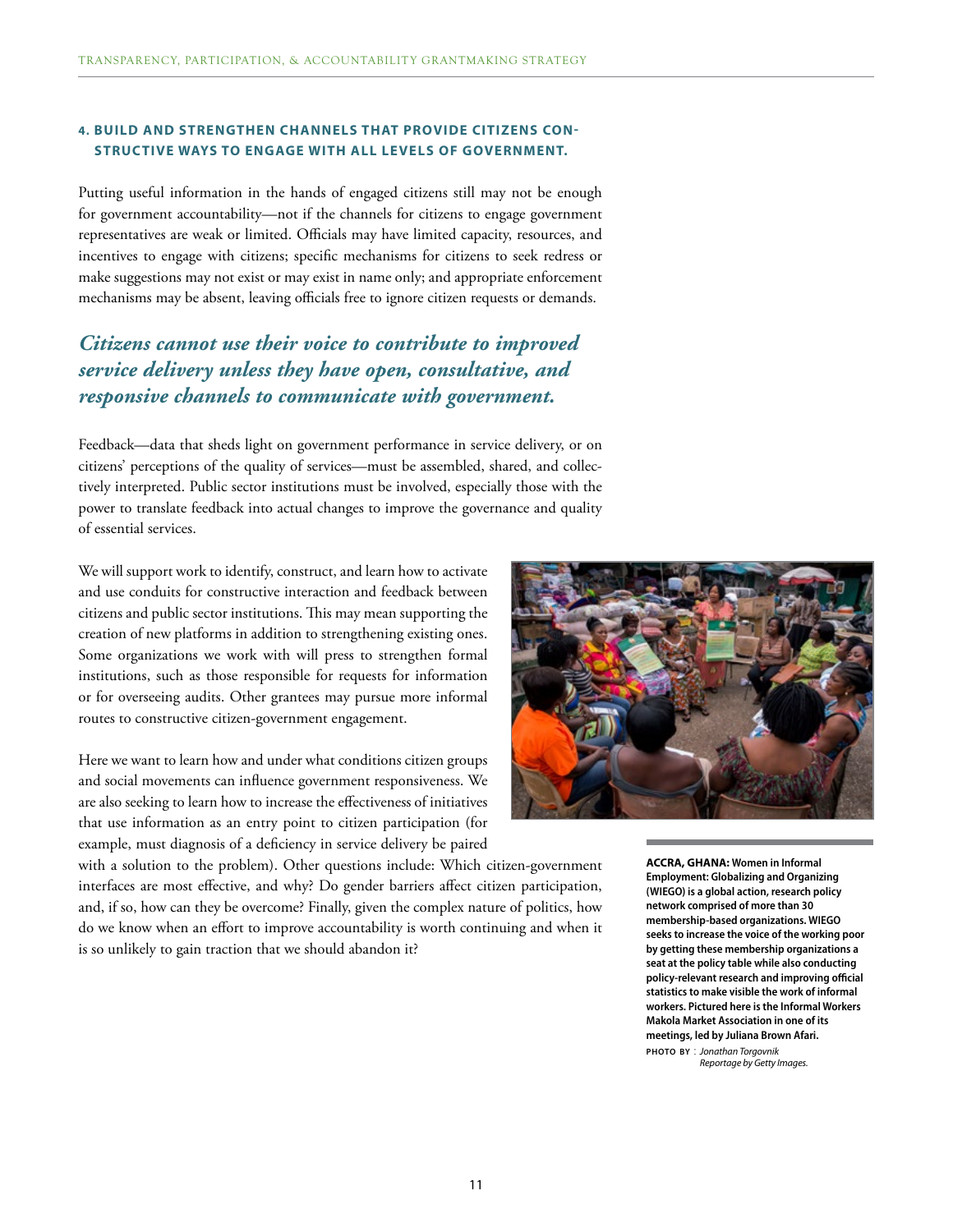### **5. ENHANCE THE HEWLET T FOUNDATION'S IMPACT THROUGH ACTIVE COLLABORATION ACROSS PORTFOLIOS.**

Transparency, Participation and Accountability is one of two subcomponents in the "Amplifying Voices" component of the Global Development and Population Program. The second subcomponent is Evidence-Informed Policymaking (EIP). The two subcomponents have related but distinct roles.

In simple terms, TPA grantmaking focuses primarily on ensuring that citizens have the information, capacity, and channels needed to hold their government accountable for improved social service delivery. EIP grantmaking, in contrast, is focused primarily on ensuring that government officials have the information, ability, and incentives necessary to make good decisions on the policies and programs best able to serve citizen needs. As the Hewlett Foundation is not well-positioned to work directly with either citizens or government officials in the developing world, both TPA and EIP aim to strengthen and improve the environment in which these actors operate.

There is considerable interaction and complementarity between TPA and EIP, including some shared grantmaking. We will continually look for ways to protect and ensure this complementarity, both in our global work and regionally in East and West Africa.